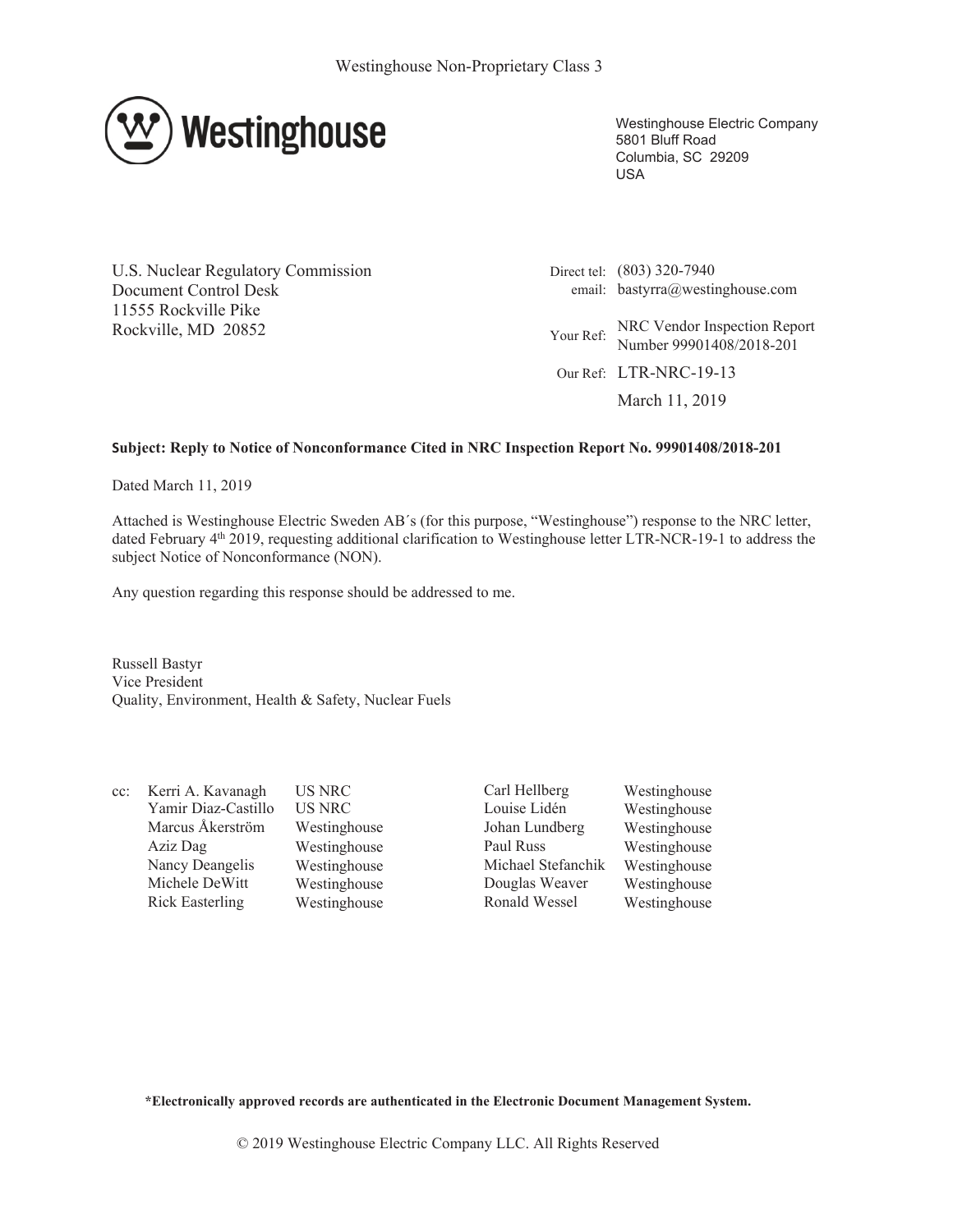## **Nonconformance 99901408/2018-201**

 $\mathcal{L}=\mathcal{L}^{\mathcal{L}}$ 

*We have reviewed your letter and found that it is not fully responsive to NON 99901408/2018-201-02. Specifically:*

- *1. Your response to NON 99901408/2018-201-02 failed to address several areas of concern to the NRC staff. Please clarify your response as follows:*
	- a. *The response states that Welding Procedure Specification No. 172 provides the production process control limit as 0.5 to 2.0 mm and, based on information provided by the welder (during an interview after the inspection), the root gap is normally verified by the welder by using a filler material wire of 1.6 mm diameter. It is noted that the procedure requirement of 0.5 to 2.0 mm should be followed and measured with an appropriate gauge or measuring tool other than estimating and/or use of unapproved material/method. Discuss why is it acceptable to use a filler wire to measure a dimension in lieu of an appropriate gauge or measuring tool.*

**Westinghouse response:** Westinghouse agrees that using a filler material to measure a root gap is not an acceptable method. The information was added to provide background information on how the joint preparation concerning the root gap had been set-up in the past. Westinghouse performs 100% Nondestructive Radiographic examination on this weld (weld to attach the velocity limiter to the blade) which verifies the soundness of the weld in produced Control Rods.

Westinghouse has implemented the use of a calibrated gauge and do so going forward as described in Westinghouse response letter LTR-NRC-19-1, see Nonconformance 99901408/2018-201-02 CA4:

> Corrective Action #4: Implement suitable M&TE gauge to be used by the welder when setting up the root gap or verifying other production process control limits. Ensure the M&TE is included in the M&TE-register and calibrated according to standard routines.

b. *The response states that on this occasion, the root gap was measured to exceed the limits by 0.1 mm (total gap of 2.1 mm). However, as stated in the NRC's inspection report, only a feeler gauge of 2.0 mm was used. Since no other measuring device was used, discuss how the total gap of 2.1 mm was measured since the weld joint had been welded already.*

**Westinghouse response:** Westinghouse has clarified this issue through a follow-up interview. This interview confirmed that only a 2.0 mm feeler gauge was used. The assessment of the welder involved is that the root gap was slightly greater than 2.0 mm but less than 3 mm greater. Westinghouse performs 100% Nondestructive Radiographic examination on this weld (in accordance with specification requirement) which verifies soundness of the weld.

- $\mathcal{L}=\mathcal{L}^{\mathcal{L}}$ *c. The response states that the Procedure Qualification Report (PQR) shows that 3.0 mm had been used during welding qualification and the 2.0 mm limit is established as a production process control limit.*
	- *i. Discuss how the full range of parameters are qualified for the 3.0 mm root gap, since PQR No. KR222-157, Revision 2, dated February 9, 2017, only used 2.0 mm maximum gap in the qualification weld.*

**Westinghouse Response:** The qualification report PQR No. KR 222-157 rev 2 indicates a joint preparation with approximately a 2 mm root gap. Additionally, PQR No. KR 222-128 chapter 2.1 indicates a joint preparation with a 1.5-3 mm root gap. In both qualification reports, the root gap is not recognized as a qualified parameter; therefore lower/upper root gap limits are not qualified. The root gap